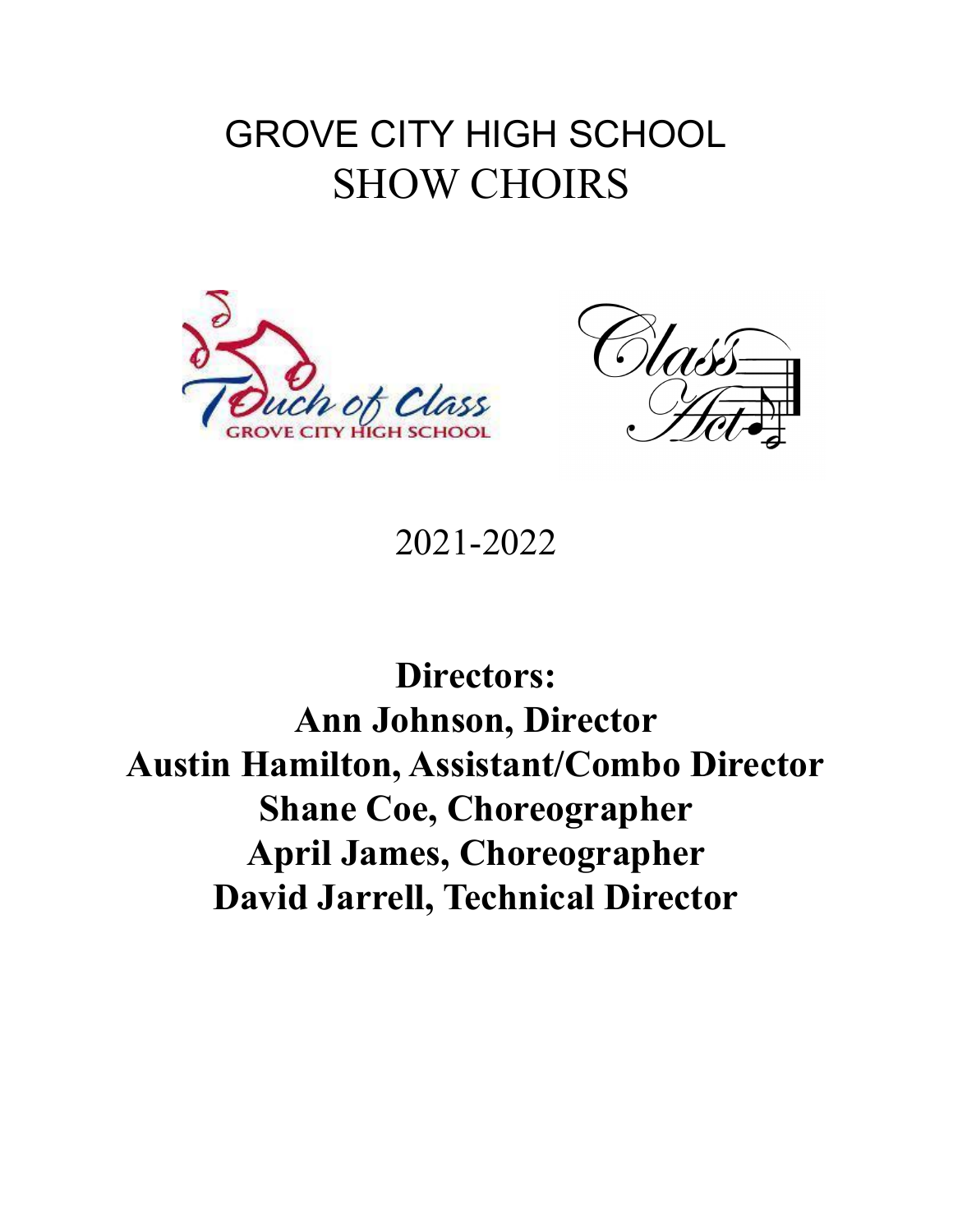# **STUDENT HANDBOOK**

### **STUDENT BEHAVIOR**

The Grove City Choirs have a long history of excellence. In order to continue this tradition as well as maintain a safe learning environment, the following policies have and always will be **STRICTLY ENFORCED** while students are participating in **ALL** choir activities:

**Smoking, consumption of alcohol, use of illegal substances or being under the influence of these, stealing, and direct insubordination are strictly forbidden at all times in accordance with school board policy. Violation of these while with the choir or at the choir events will result in removal from extra-curricular choral activities.**

**Use of profanity or public display of affection is not allowed at any time. Violation of this will result in severe disciplinary action by the directors and/or administrator.**

### **SCHEDULE**

The GCHS Choral Music Department has a tradition of excellence in performance. We plan to continue this pathway of success with many opportunities to perform in the community and surrounding communities. *With this packet, you will find a tentative SHOW CHOIR schedule for the 2020-2021 school year. Please begin putting these dates on your personal calendar.*

*This schedule is subject to change due to the unpredictable future during the current pandemic!* Updates or changes will attempt to be made at a reasonable time prior to the event so that students and parents may plan accordingly. Call times and performances times will be announced prior to the event as well. *If you have conflicts with any of these events, please notify a director, as explained above, as soon as possible.*

**Touch of Class** Rehearses every Monday 2:30-4:30pm and **Class Act** 4:30-6:30pm **Competition weeks** we rehearse Thursdays 6:00-9:30pm in addition to our regular Monday rehearsals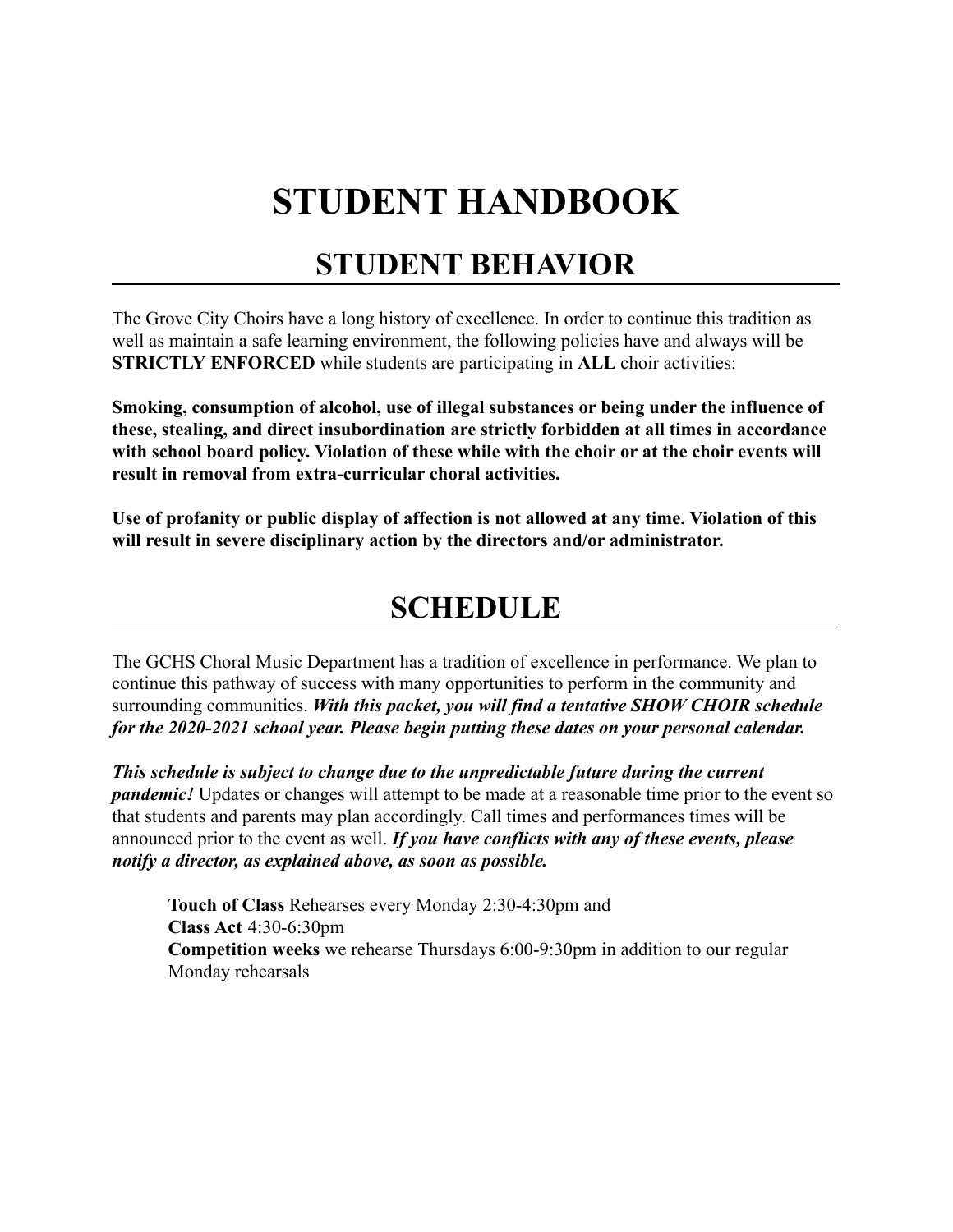### **ATTENDANCE POLICIES**

Attendance at all rehearsals and performances is crucial for not only the success of the ensemble, but for the development and assessment of student skills and understanding. *Thus, all rehearsals and performances are mandatory and graded events!*

#### A. **REHEARSALS**

The only excuses for missing rehearsals are as follows: Family emergency, personal illness, or extenuating circumstances as deemed by Ms. Johnson. These absences must be *submitted by a parent or guardian in writing* to Ms. Johnson *at least one week prior to the rehearsal.* Any unexcused absences from rehearsals will result in one or more of the following:

- 1. Deduction of grade
- 2. Loss of performance opportunities
- 3. Removal from leadership responsibilities

#### B. **PERFORMANCES**

All Choir members are required to attend all performances. The same policies apply for unexcused absences from performances. If a student has an extenuating circumstance or conflict with a performance, they must notify, *in writing,* Ms. Johnson *no later than one month before any performance.* Any unexcused performances will result in one or more of the following:

- 1. Deduction of grade
- 2. Loss of performance opportunities
- 3. Removal from leadership responsibilities
- 4. THREE UNEXCUSED ABSENCES/TARDIES =

PROBATIONARY STATUS possibly including exclusion from performances.

I. In the spirit of providing ample opportunities, we take more members than fit on stage. All new members and Swings will potentially be 'out' for a number. However, they are expected to rehearse full time every number in the show, in the event that they need to fill in for a missing member (believe it or not this happens all the time!).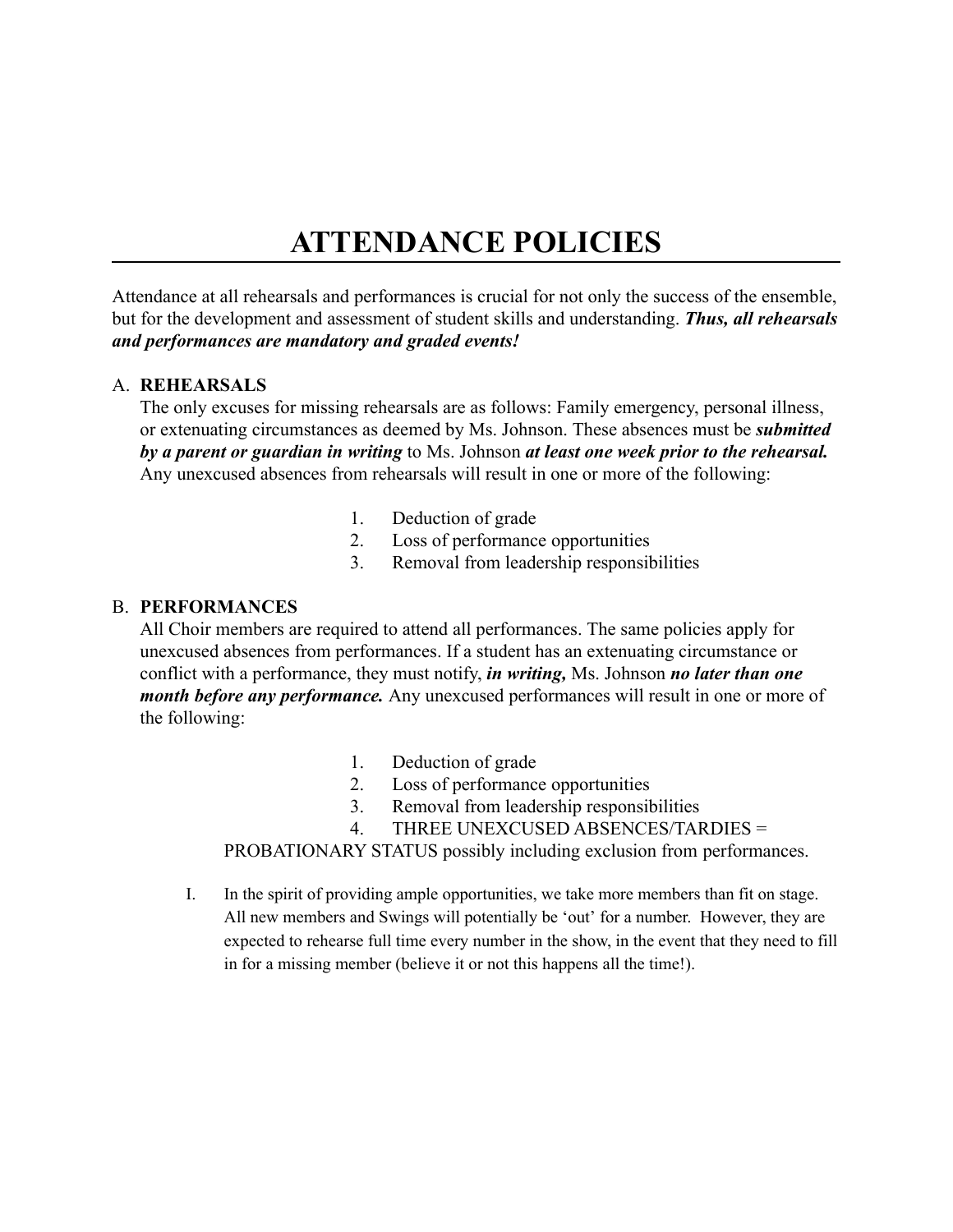- II. In the case of a "fast transfer" from one sport/activity to show choir, packing a dinner or having food delivered to the student to "eat on the go" may be required. Missing rehearsal to get fast food is NOT PERMITTED. WATER BOTTLES ARE ACCEPTABLE AND ENCOURAGED AT ALL REHEARSALS!!!
- III. The Monday and/or Thursday after school rehearsal before a performance or competition is MANDATORY and cannot be excused. Students will not perform if they are absent from a rehearsal the week of a competition. A swing will go on in their place. More than one absence during class the week of a performance will result in removal from the performance.
- IV. SWINGS may challenge any singer/dancer they feel they may be able to out-perform at any time. The Swing must inform the DIRECTOR of the challenge interest and arrangements will be made for the challenge to occur. Swings MAY NOT approach or discuss the desire to challenge the student they would like to challenge directly. If the Swing wins the challenge they will go in for the singer/dancer at the next performance until that singer/dancer improves and challenges for their spot back. They may not challenge for their spot back until one performance has taken place.

#### C. **REQUIREMENTS FOR EXCUSED ABSENCES**

There are only a few "extenuating circumstances" that will be deemed by Ms. Johnson as an excused absence from a performance. *Students will be given a written assignment at the time of the absence to be completed in place of their performance grade.*



## **TARDINESS POLICIES**

Students are expected to be punctual for all choir events. For example, if the rehearsal is schedule for 4:30pm, the students should arrive with adequate time to prepare for the rehearsal to begin at 4:30pm.

Tardiness at a rehearsal or performance may result in temporary suspension from future choir events and/or loss of performance opportunities. It will also result in a lower 9-week grade.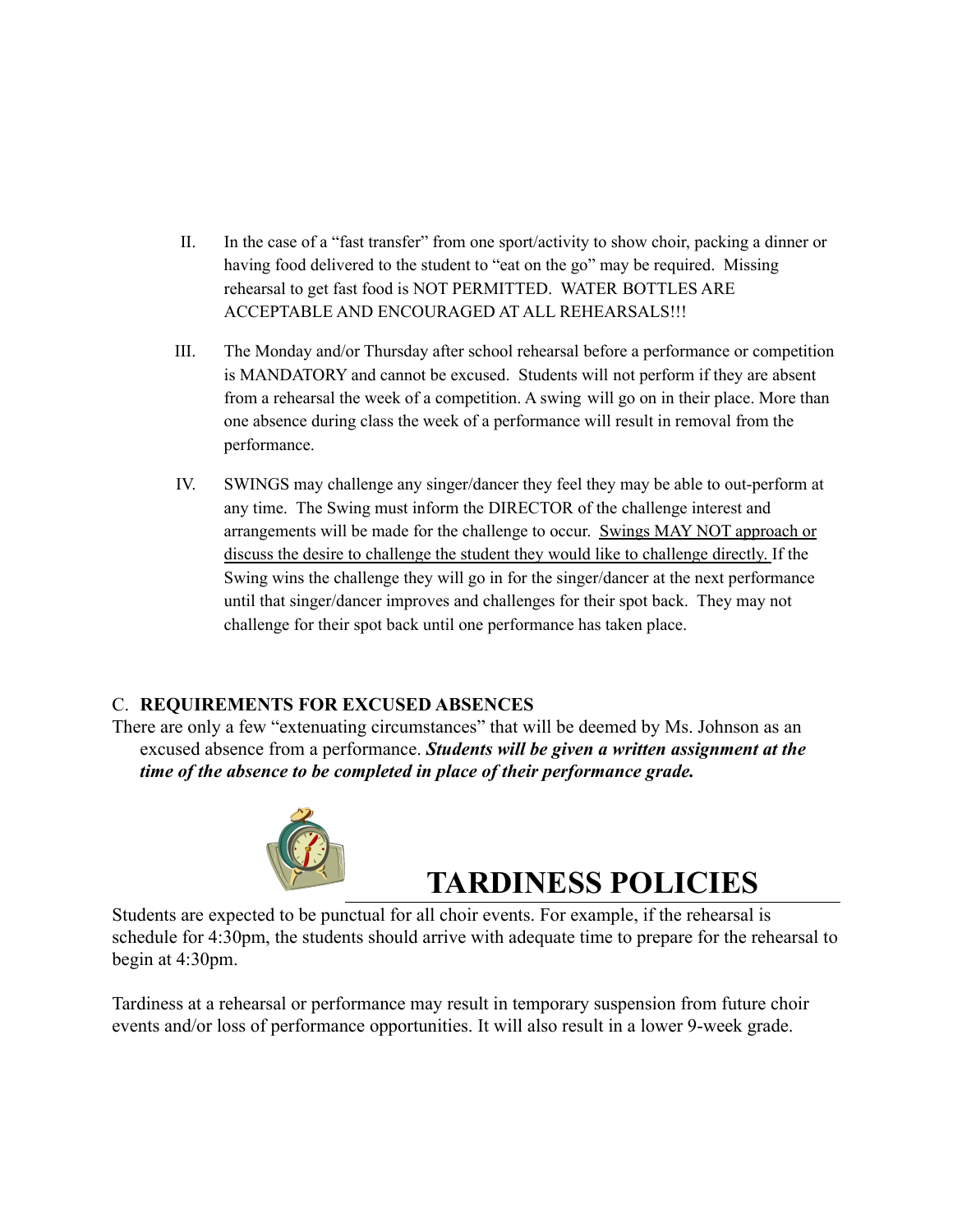## **REHEARSALS**

During every rehearsal, before/after school, the following policies will be in effect from start time until release from rehearsal:

- 1. Students are to show respect and attention towards any director, chaperone, dance captain, or section leader.
- 2. Please be on time to every rehearsal and performance.
- 3. Be courteous and respectful of others during and after rehearsal and performances. *Remember: We're a team!!*
- 4. Students are to begin rehearsals with stretching led by the dance captains/student leaders
- 5. When asking a question, please raise your hand and wait quietly until called upon.
- 6. Masks and Health assessments are MANDATORY for all in-person rehearsals until further notice.
- 7. Dress in appropriate dancing attire for rehearsal (shorts/sweats, comfortable shirt, dance shoes). *NO FLIP FLOPS, CROCS, SLIP ON SHOES OR JEANS!!*
- 8. Take special care of your costume items and props!! Garments should be hung up properly and props placed in their appropriate bin.
- 9. ALL STUDENTS need to help in the set-up/teardown of the set and props for rehearsals. Designated jobs will be assigned to individuals.
- 10. Immediately address any problems with other show choir members, etc., to a director.

# **GRADES**

Students are required to maintain a 2.0 GPA during the competition season to remain eligible. Grades will be checked periodically by the directors to identify students who are falling behind academically. This rule ensures students are taking care of their minimum academic requirements. Parents are strongly encouraged to set stricter guidelines on grades and participation at home. The directors will support these family driven policies when we are made aware of them.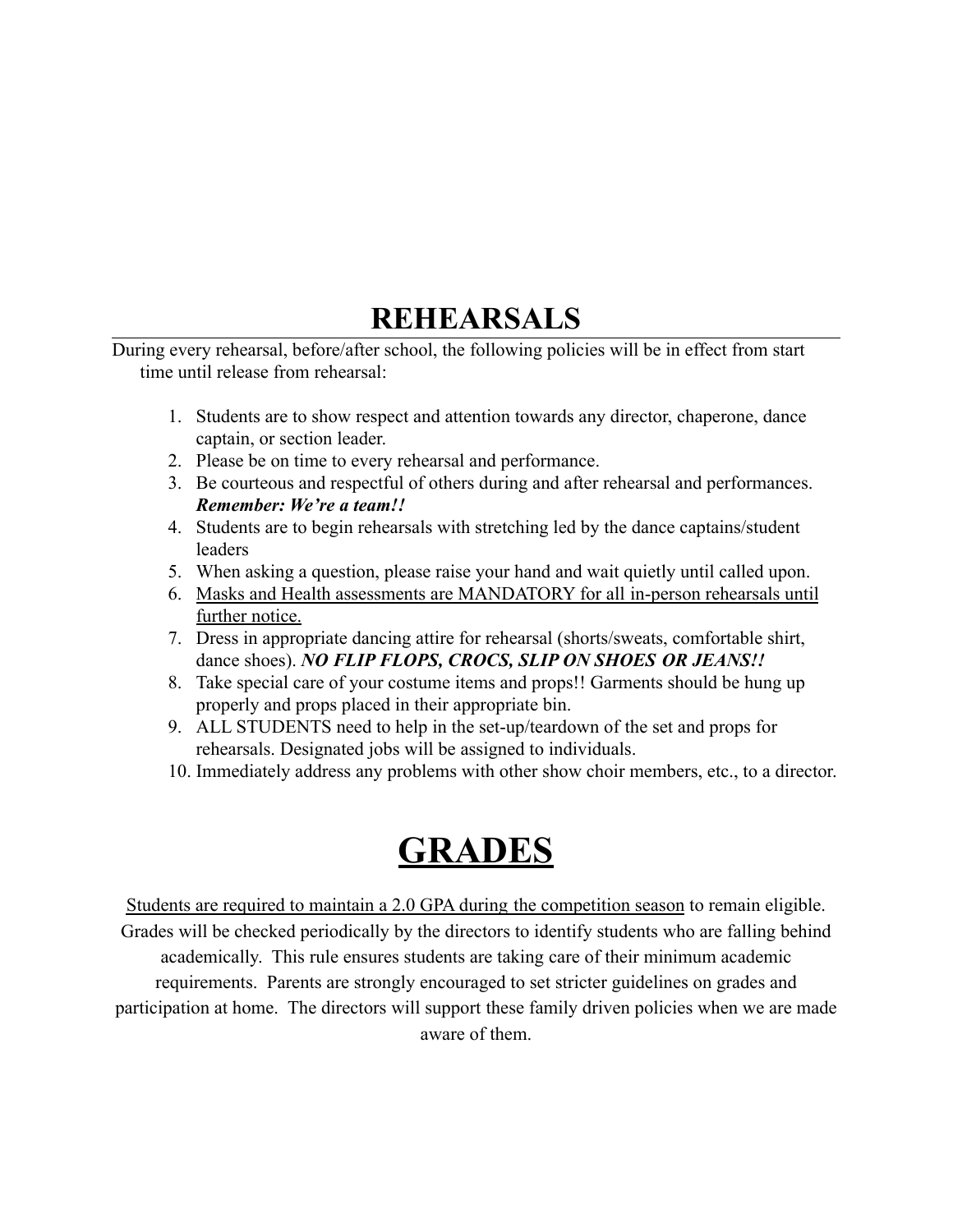### **GROOMING AND APPEARANCE**

Since appearance is a critical portion of our scoring in a competition setting, group members are expected to conform somewhat to the established "norm" of the show choir world. Any dramatic change in appearance, such as hairstyle/color, may result in non-performance.

A specific look for hair style and make-up will be determined in the fall and expected of all students at competitions in order to maintain a precise appearance throughout the group.

**Glasses are NOT permitted on stage during performances. They fly off, break and are a hazard.**

## **COSTUMES & FEES**

Show choir members will be expected to purchase their costumes for the upcoming season which usually consist of two to three different outfits. The directors will take care of ordering these items. Payment plans will take effect throughout the year to help students pay and/or raise money for these items. At this time, the booster organization does not have enough reserve funds to purchase costumes for each member so *it is crucial that every member adheres to these payment plans so that costumes can be ordered at appropriate times. Please be sure to register for Charms. You will receive information for how to register via email. If paying by check please make payable to Grove City High School Choir Boosters.*

*For the 2021-2022 season it will cost \$885.00 to be a singer-dancer \$1380.00 for women in both show choirs. This includes the \$30.00 fee for each students required concert choir and the \$5.00 Choir Booster Membership*

*\$150.00 to participate in the combo band or crew.*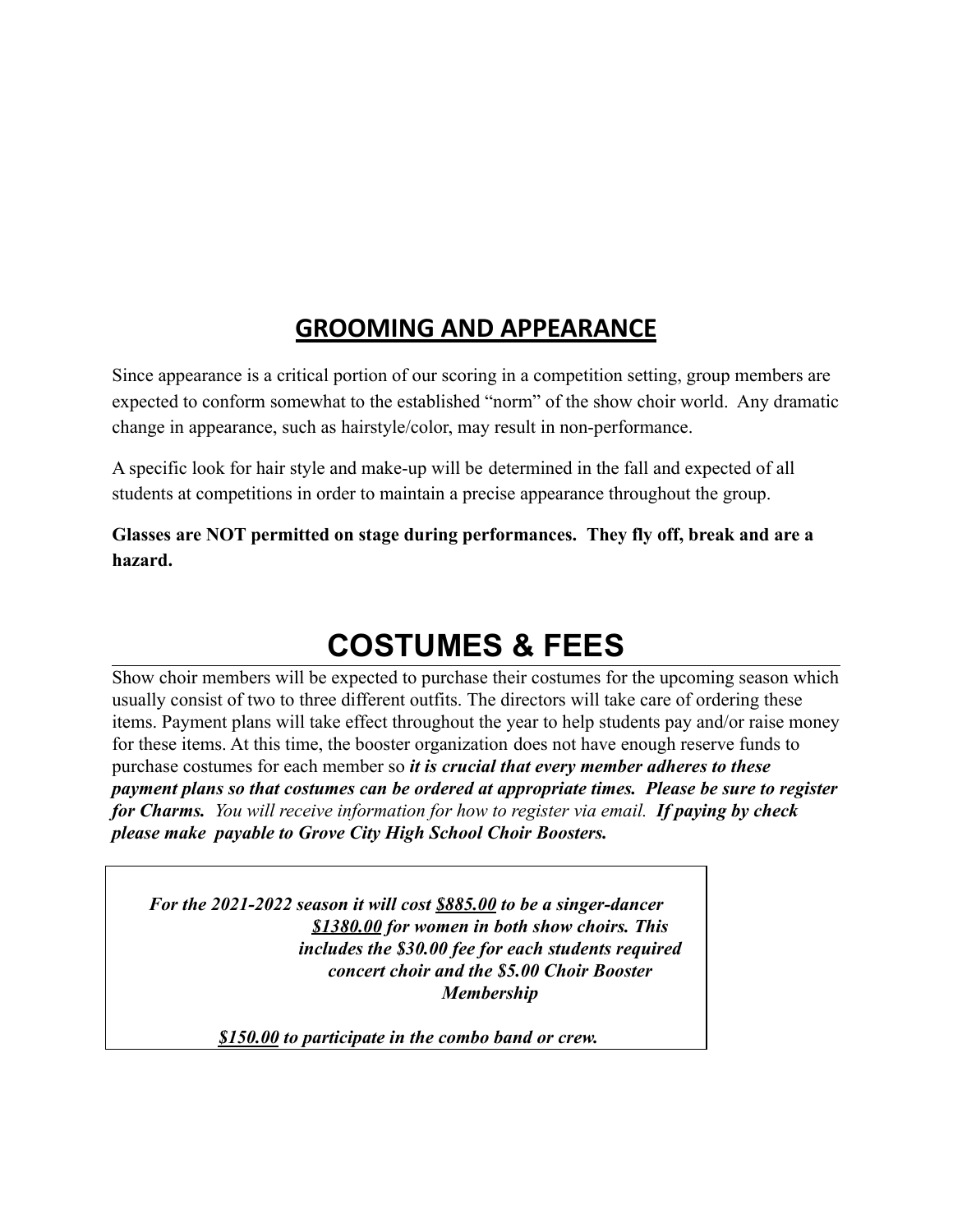This year the fee schedule includes the cost of dance camp, clinics, costumes, music and choreography. Costumes include the opener outfit, the closer outfit, shoes, and one set of undergarments (undergarment and tights for ladies and undershirt and socks) and any additional item the Director should deem necessary. Additional items a student may wish to purchase such as make-up, a second pair of tights, t-shirts, warmups jackets, warmup pants and polo's are an additional cost. Most likely some upperclassmen will already own some of these items and will not need to repurchase them. *Fundraisers will be made available throughout the year to help defray the cost.*

This year, to aid in the payment of fees, we have come up with a system that will allow parents to make payments over eight months until their child's account is paid off. If you and/or your student participate in fundraising activities or your student is a returning member and has a credit balance coming into the year, this payment plan will be adjusted to reflect this. *Reminder: You must be a member of the GCHS Choir Boosters to participate in fundraising if you wish to receive profit credit*) In this case, the treasurer will inform you of your updated payment schedule. The first two payments must be received to participate in Dance Camp. **All fees must be paid in full by December 15th to participate in Show Choir contests beginning in January.** *ALL PAYMENTS WILL BE MADE THROUGH CHARMS. If you have any questions or concerns please contact Joanna Kinner [gchscbtreasurer@gmail.com](mailto:gchscbassistanttreasurer@gmail.com)* **The most important thing is to keep the lines of communication open in regards to payments.**

| Payment #1 $$150$ |                                       | <b>DUE MAY 15</b>       |
|-------------------|---------------------------------------|-------------------------|
| Payment #2 $$100$ |                                       | <b>DUE JUNE 15</b>      |
| Payment #2 $$100$ |                                       | DUE JULY 15             |
| Payment #3 \$135  |                                       | <b>DUE AUGUST 15</b>    |
| Payment #4 $$100$ |                                       | <b>DUE SEPTEMBER 15</b> |
|                   | Payment #5 $$100$ (combo & crew \$50) | <b>DUE OCTOBER 15</b>   |
|                   | Payment #6 $$100$ (combo & crew \$50) | <b>DUE NOVEMBER 15</b>  |
|                   | Payment #7 $$100$ (combo & crew \$50) | <b>DUE DECEMBER 15</b>  |

**<sup>\*</sup>Fees are NON-REFUNDABLE in the event a student quits or is dismissed from the group. By signing the show choir contract you are adhering to this policy.**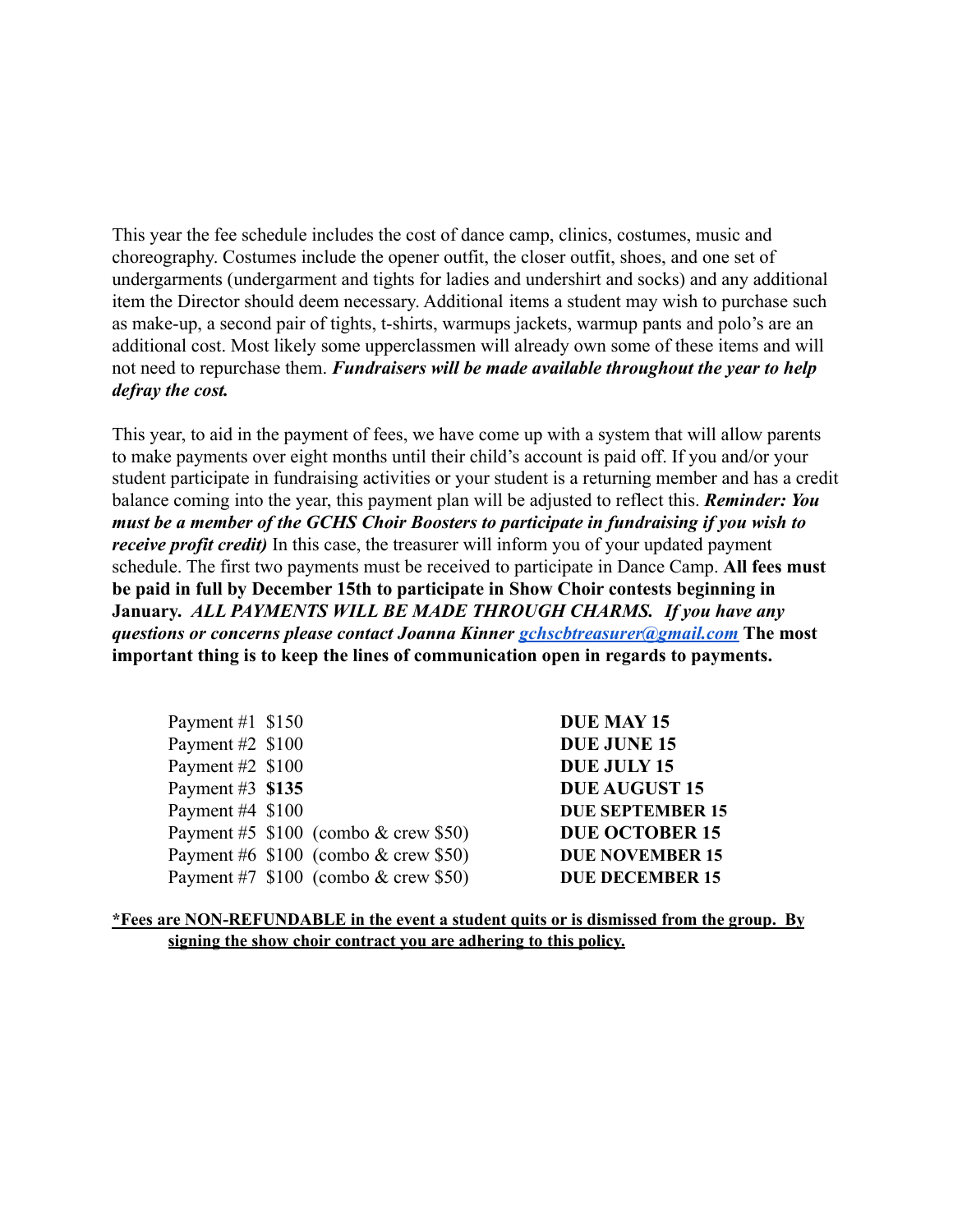## **COMPETITIONS**

The show choir competition season is from January through March. During this time, TOC and Class Act will have several Saturday competitions. Though the show choirs have performances throughout the entire school year, this time of the year is one of the busiest. Students are expected to be on their best behavior during these competitions as they are representing our groups, Grove City High School, and South-Western City Schools. *Any violation of the choral department or school rules will result in disciplinary action and/or removal from show choir.*

Competitions and school performances are extremely important and therefore cannot be missed. In an activity that is so TEAM-BASED, it is IMPERATIVE that we have all members present for competitions. If a judge sees a "hole" in our blocking, due to missing members, this affects every member of the group, can potentially affect our overall score, and ultimately our placing at the competition.

IN GENERAL…a team-based ensemble requires 100% commitment 100% of the time, which means planning ahead, balancing a busy schedule, and making sacrifices on occasion.  $\odot$ 

## **TRAVEL CONDUCT**

When traveling with the show choir, the following rules will be in effect from meeting time until released from the group at the end of the event:

- 1. All District, School and Choral Music Department policies are in effect.
- 2. Use moderation in talking (and singing) when traveling on the bus.
- 3. All regular school bus rules apply.
- 4. By law, the driver is in control of the bus.
- 5. By directors' law, the CHAPERONES are in control of the students.
- 6. Both the front and rear seats will be reserved for the chaperones.
- 7. Do not board the bus until you are asked to do so.
- 8. Stay on the bus until you are asked to unload.
- 9. Handle your performance garments carefully when traveling.
- 10. BE ON TIME (which means be early) to all events.

#### *It is your responsibility to be on the bus at the designated time, both when leaving and returning to the school.* If a member is left behind, parents will be notified as soon as possible so that arrangements can be made to pick up the student.